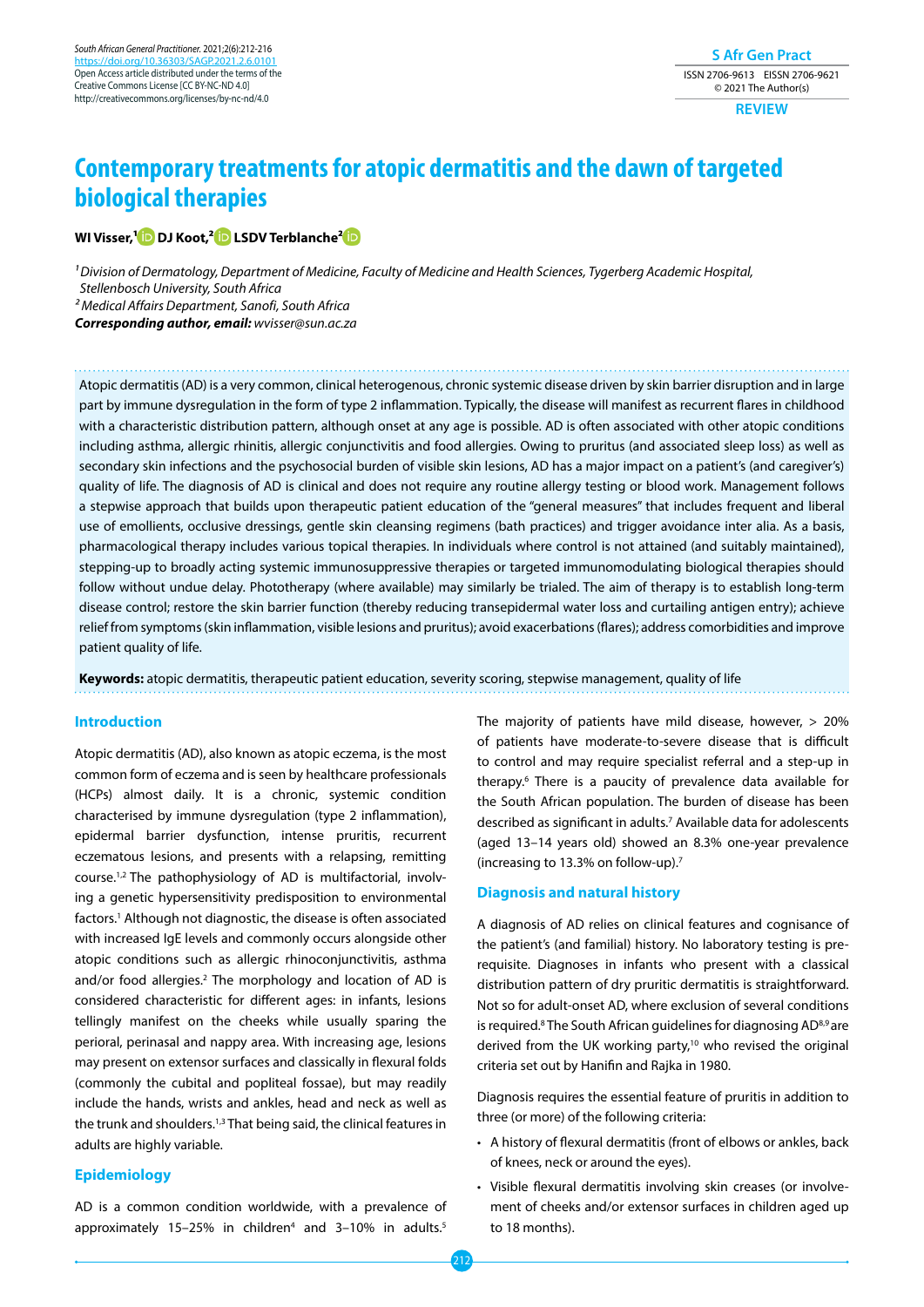- A history of generally dry skin in the past year.
- A personal history of asthma or hay fever (or a history of atopic disease in a first degree relative in children aged under four years).
- Onset under the age of two years (used only for children aged four years or more at time of diagnosis).

Special investigations (e.g. skin-prick or allergen-specific IgE tests) to identify environmental trigger/s are not diagnostic and rarely necessary, but may be useful in the management of some patients.9

Although the disease can manifest at any age, AD onset is typically early in life: roughly 60% before the age of one year old;<sup>11</sup> 85–90% of cases present before the age of five years.<sup>2,4</sup> Different sources inconsistently reference a range between 20–80% of cases that are 'outgrown' by puberty.<sup>1</sup> More severe or persistent childhood AD, later onset, or patients with an AD family history are more likely to experience AD persisting into adulthood and are at risk of developing atopic comorbidities, including asthma, allergic rhinitis and food allergies.12,13 These patients would benefit from early referral and multidisciplinary management.12

# **The atopic dermatitis burden significantly impacts quality of life**

Many factors contribute towards a considerably impaired quality of life (Figure 1). Dependent on disease severity, patients with AD may suffer severe, persistent pruritis that can be debilitating.<sup>1</sup> Itching can also increase at night, leading to disturbed or interrupted sleep (for several days).<sup>14</sup> As a result thereof, parents of children with AD may also experience disrupted sleep as one driver of poor work/school performance and increased absenteeism.15 Owing to visible flares, there is a huge psychosocial burden and mental health disorders are common.16 Apart from comorbid atopic diseases,<sup>14</sup> AD patients are at an increased risk of secondary skin infections<sup>17</sup> (staphylococcus, impetigo, eczema herpeticum and molluscum contagiosum are seen and difficult to control, demonstrating an important risk around skin barrier dysfunction and dysbiosis). AD patients are

further prone to other immune-mediated inflammatory diseases such as rheumatoid arthritis and inflammatory bowel disease.<sup>1</sup> Treatment of AD should extend to the associated comorbidities. Over and above, there is an economic burden to bear owing to loss of productivity and the costs related to disease treatment.<sup>18</sup>

#### **Atopic dermatitis treatment in South Africa**

The starting point with the treatment of AD are the 'general measures' which include patient education about skincare, frequent use of emollients, bath rules (correct bathing – reduced duration and temperature as well as soap substitution), trigger avoidance and psychological interventions. All these interventions should occur as early as possible.<sup>18</sup> Pharmacological treatment of AD is stepwise and built upon preventative skin care regimens, emollient therapy and occlusive dressings with the aim of breaking the itch-scratch cycle and restoring the skin barrier function. As this can be complex, written care plans are recommended.

Grading of AD as 'mild', 'moderate' or 'severe' should be used to guide treatment. Physician assessed AD severity scales such as SCORing Atopic Dermatitis (SCORAD) and Eczema Area and Severity Index (EASI) in addition to a patient's reported subjective experience, the Dermatology Life Quality Index (DLQI), has been recommended by a South African expert panel in a recent consensus statement to support a step-up in therapy.19 Scoring disease severity at baseline and measuring the evolution of the disease over time in response to therapeutic interventions is becoming increasingly important when applying for reimbursement to funders. Several open-source online calculators are available for quick scoring of AD severity. Such measurements are not without limitation, where for instance, in pigmented skin, the evaluation of erythema may be complicated.

Locally available topical treatments consist of two classes: topical corticosteroids (TCSs) formulations of various potencies and topical calcineurin inhibitors (TCIs). Disease severity and the affected areas guide topical treatment selection, with the TCIs being preferred in sensitive body areas. Management of acute exacerbation may necessitate short-term utilisation of a



## **Figure 1:** The disease burden experienced by atopic dermatitis patients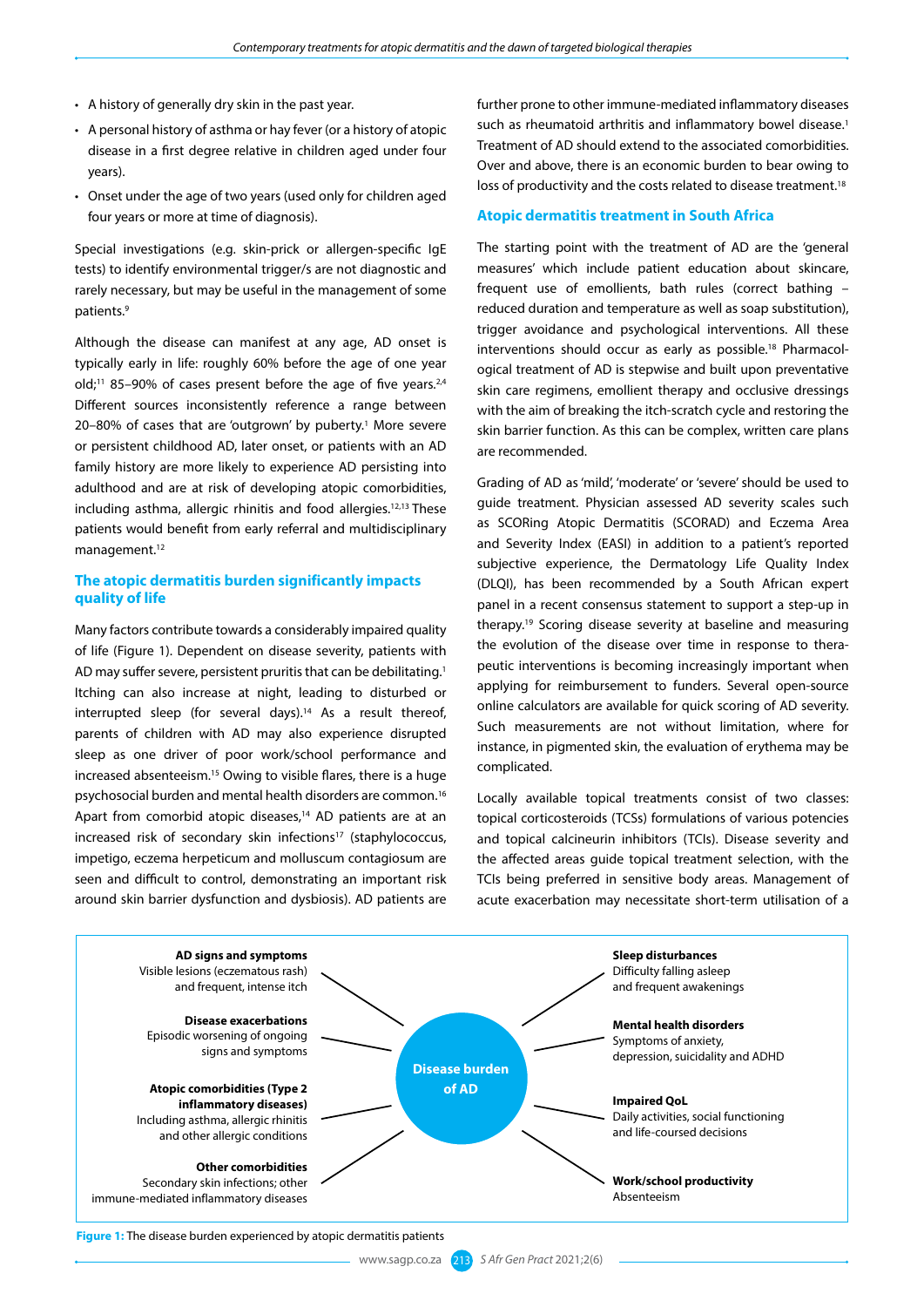

**Figure 2:** Stepwise management of AD patients with the aim of disease control<sup>20</sup>

more potent topical formulation to rapidly control the flare.<sup>18</sup> Maintenance therapy becomes indicated when a patient experiences four or more flares a year. This entails a pro-active approach consisting of ongoing high-frequency emollient use and TCSs or TCIs applied two to three times a week on normalappearing skin where eczematous lesions usually appear.<sup>18</sup>

AD patients need regular follow-up in the form of therapeutic patient education, reinforcing the value of the 'general measures' of treatment (especially frequent emollient use), as well as the need to use topical therapy (TCSs or TCIs) appropriately (quantity and frequency) with the first sign of eczema to optimise disease control.

Uncontrolled, refractory or more severe disease often requires specialist referral and the step-up of therapy to include narrowband phototherapy (where available) and (non-specific) systemic immunosuppressants (such as short-course cyclosporin and longer-term use of off-label methotrexate, azathioprine and mycophenolate mofetil). The use of systemic corticosteroids is effective in the short-term treatment of flares, but all too often met by rebound disease,<sup>2</sup> confounding well-intentioned tapering strategies. Systemic immunosuppressive therapies are fraught with potential side-effects and necessitate baseline screening and frequent monitoring of clinical chemistries to mitigate risk.

# **Atopic dermatitis unmet need and emerging therapies**

An unmet need exists with patients for whom the use of conventional systemic medications is contraindicated and who are not controlled on conservative or topical therapies. A greater understanding of the pathogenesis driving AD at a molecular level has allowed the development of targeted, systemic immunotherapies.2 Numerous small molecules and biologics that target specific cytokines or pathways implicated in AD disease pathogenesis are at various stages of development.

In recent positioning statements, both the Allergy Foundation of South Africa (AFSA) and the Dermatology Society of South Africa have endorsed the consensus-based European guideline for treatment of AD, which recommends biologics for long-term maintenance in adolescents and adults with moderate-to-severe atopic dermatitis, when topical treatment is not sufficient and other systemic treatment is unsuccessful or not advisable.

A recently registered biologic indicated for AD, dupilumab, has proven in a series of clinical trials (Liberty AD program) to address the unmet need of uncontrolled moderate-to-severe AD. Dupilumab is a dual inhibitor of interleukin-4 (IL-4) and IL-13 and unlike traditional AD systemic therapies is not an immunosuppressant. Dupilumab works proximally on the type 2 inflammatory pathway, which relies on innate immune cell (e.g. dermal dendritic cells) producing IL-4 stimulating Th2 helper cells, further eliciting IL-4 and IL-13 expression ultimately propagating type 2 inflammation. This dysregulated immune response results in decreased keratinocyte differentiation (reduced epidermal barrier protein and antimicrobial peptide production leading to skin barrier dysfunction); epidermal hyperplasia; B-cell activation along with IgE class-switching as well as mobilisation of eosinophils.<sup>21</sup>

# **Dupilumab and a South African treatment algorithm for moderate-to-severe atopic dermatitis**

The availability of a new biologic (dupilumab) indicated for moderate-to-severe AD has necessitated a South African consensus statement for the treatment of adults with difficultto-treat AD.19 This publication includes an algorithm for the treatment of moderate-to-severe disease, demonstrating conventional stepwise AD treatment approaches beginning with the general measures and topical therapies in addition to treatment of secondary skin infections. The algorithm recommends that if the skin clears but flares again within a week, topical therapy should be restarted until clear, then twice weekly pro-active therapy is recommended in an attempt to